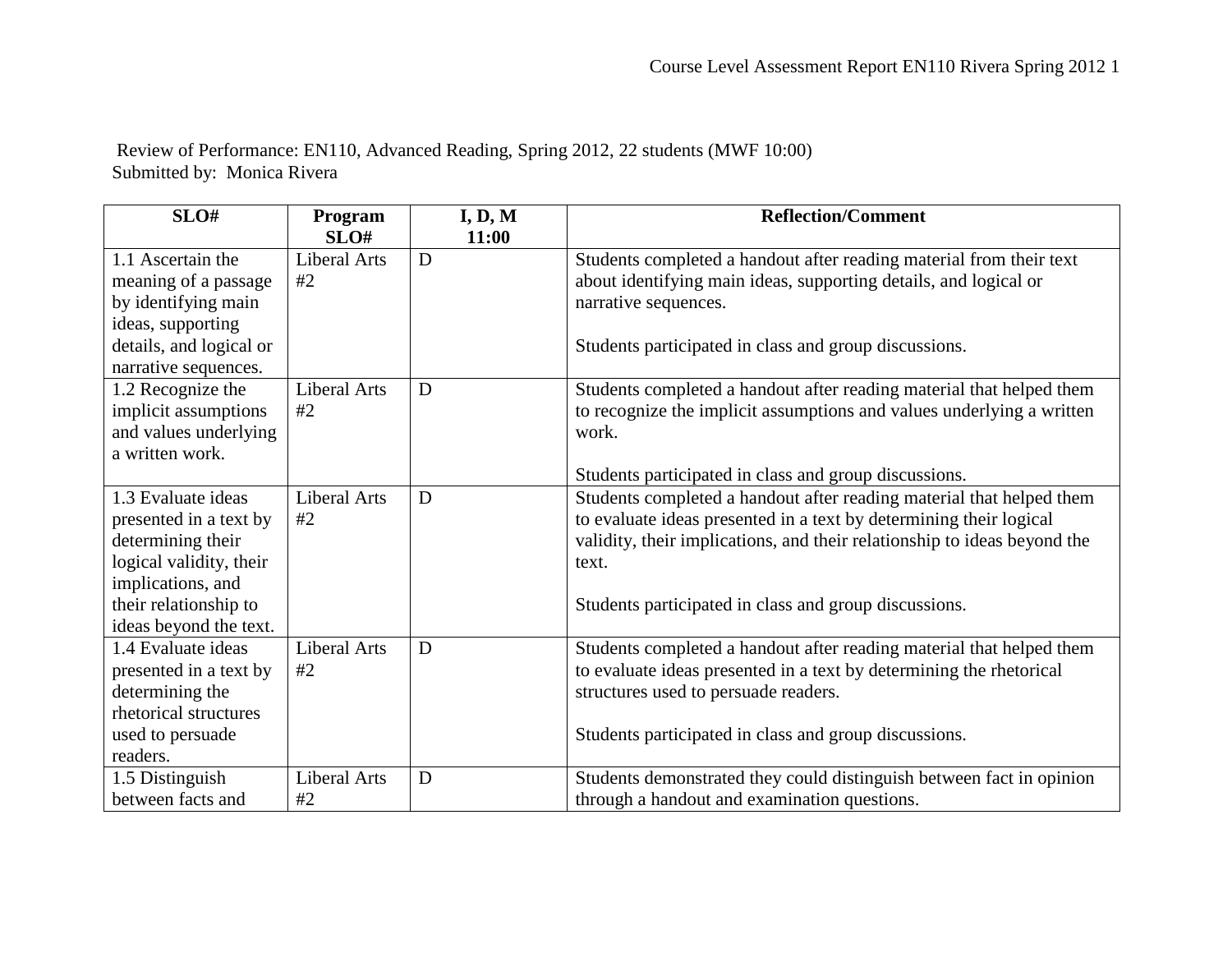| opinions in a text.     |                     |   | Students participated in class and group discussions.                   |
|-------------------------|---------------------|---|-------------------------------------------------------------------------|
| 2.1 Identify the tone,  | <b>Liberal Arts</b> | D | Students completed a handout after reading material that helped them    |
| mood, and voice of a    | #2                  |   | to identify the tone, mood, and voice of a literary text through an     |
| literary text through   |                     |   | analysis of its linguistic features and literary devices.               |
| an analysis of its      |                     |   |                                                                         |
| linguistic features and |                     |   | Students participated in class and group discussions.                   |
| literary devices.       |                     |   |                                                                         |
| 2.2 Identify the theme  | <b>Liberal Arts</b> | D | Students completed a handout after reading material that helped them    |
| of a literary text and  | #2                  |   | to identify the theme of a literary text and the ways it is embodied by |
| the ways it is          |                     |   | formal elements.                                                        |
| embodied by formal      |                     |   |                                                                         |
| elements.               |                     |   | Students participated in class and group discussions.                   |
| 2.3 Identify and        | <b>Liberal Arts</b> | D | Students completed a handout after reading material that helped them    |
| analyze common          | #2                  |   | to identify and analyze common semantic features such as connotation,   |
| semantic features       |                     |   | denotation, and figures of speech.                                      |
| such as connotation,    |                     |   |                                                                         |
| denotation, and         |                     |   | Students participated in class and group discussions.                   |
| figures of speech.      |                     |   |                                                                         |
| 3.1 Write a summary     | <b>Liberal Arts</b> | M | Students wrote a summary of a text that demonstrates an understanding   |
| of a text that          | #2                  |   | of the main ideas of the text.                                          |
| demonstrates an         |                     |   |                                                                         |
| understanding of the    |                     |   | Students participated in class and group discussions.                   |
| main ideas of the text. |                     |   |                                                                         |
|                         |                     |   | *Students had more difficulty understanding themes than recalling       |
|                         |                     |   | details.                                                                |
| 3.2 Write a             | <b>Liberal Arts</b> | M | Students wrote a paraphrase of a passage that demonstrates an           |
| paraphrase of a         | #2                  |   | understanding of the content of the passage.                            |
| passage that            |                     |   |                                                                         |
| demonstrates an         |                     |   |                                                                         |
| understanding of the    |                     |   |                                                                         |
| content of the          |                     |   |                                                                         |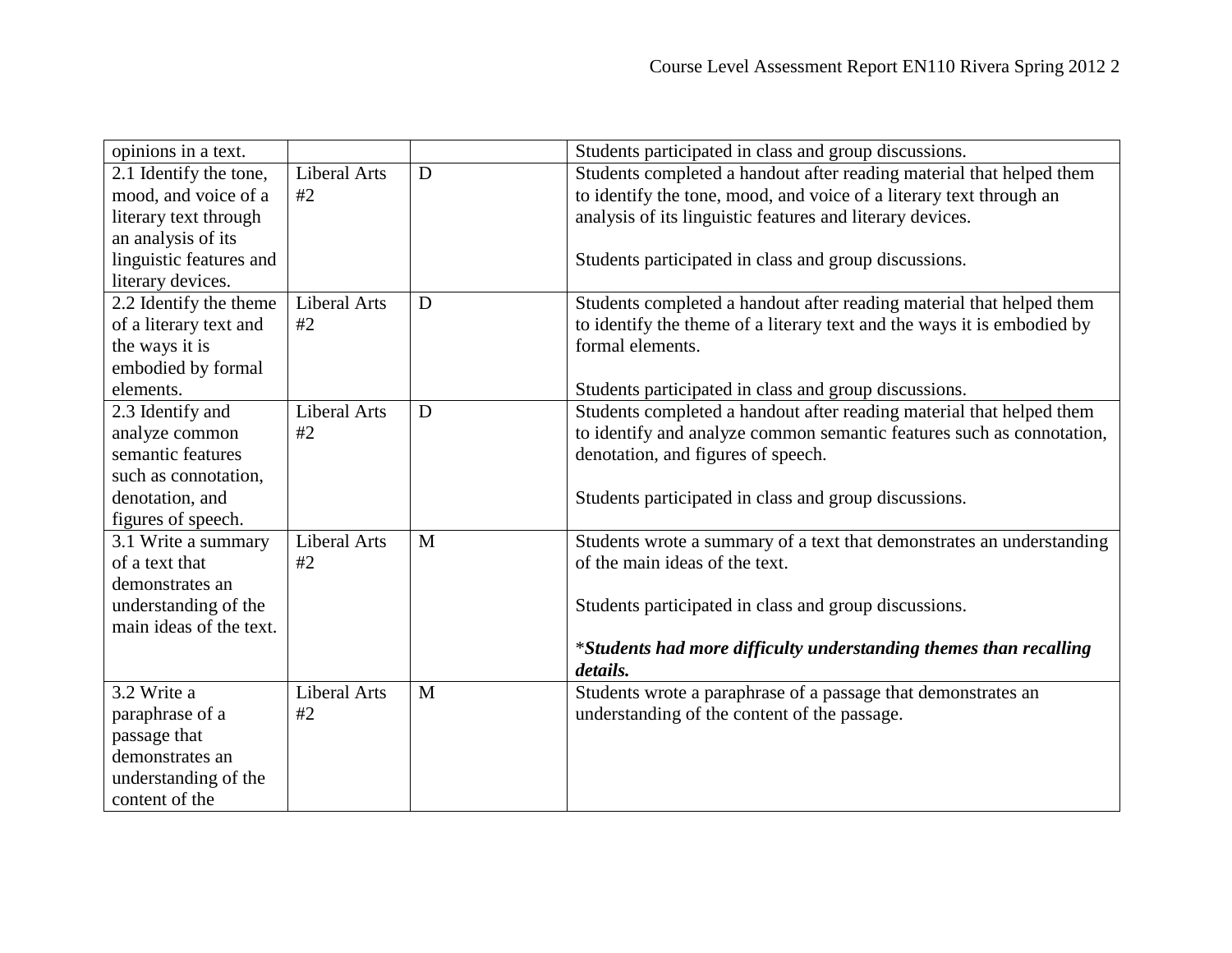| passage.               |                     |   |                                                                      |
|------------------------|---------------------|---|----------------------------------------------------------------------|
| 3.3 State the main     | Liberal Arts        | M | Students completed handouts, which asked them to identify the main   |
| idea of a text.        | #2                  |   | idea of a text.                                                      |
|                        |                     |   |                                                                      |
|                        |                     |   | Students participated in class and group discussions.                |
| 3.4 Define unfamiliar  | <b>Liberal Arts</b> | M | Students defined unfamiliar vocabulary on handouts and discussed the |
| vocabulary.            | #2                  |   | affect of context on the meaning.                                    |
| 3.5 Locate facts and   | <b>Liberal Arts</b> | M | Students completed handouts, which asked them to locate facts and    |
| isolate details of a   | #2                  |   | isolate details of a text.                                           |
| text.                  |                     |   |                                                                      |
| 3.6 Retain specific    | <b>Liberal Arts</b> | M | Students completed examination questions to demonstrate retention of |
| facts and details from | #2                  |   | specific facts and details from a text.                              |
| a text.                |                     |   |                                                                      |

**Additional observations:** Students also composed original short stories based on a style in their texts. Students seemed to enjoy including artwork in their journal entries to understand story themes.

## **Special comments:**

| Grade          | 10:00 class/ |
|----------------|--------------|
|                | 22 students  |
| А              | 15           |
| B              | 2            |
| $\overline{C}$ | 3            |
| D              | 0            |
| F              | 2            |
| Withdraw       | 3            |

**Recommendations:** None.